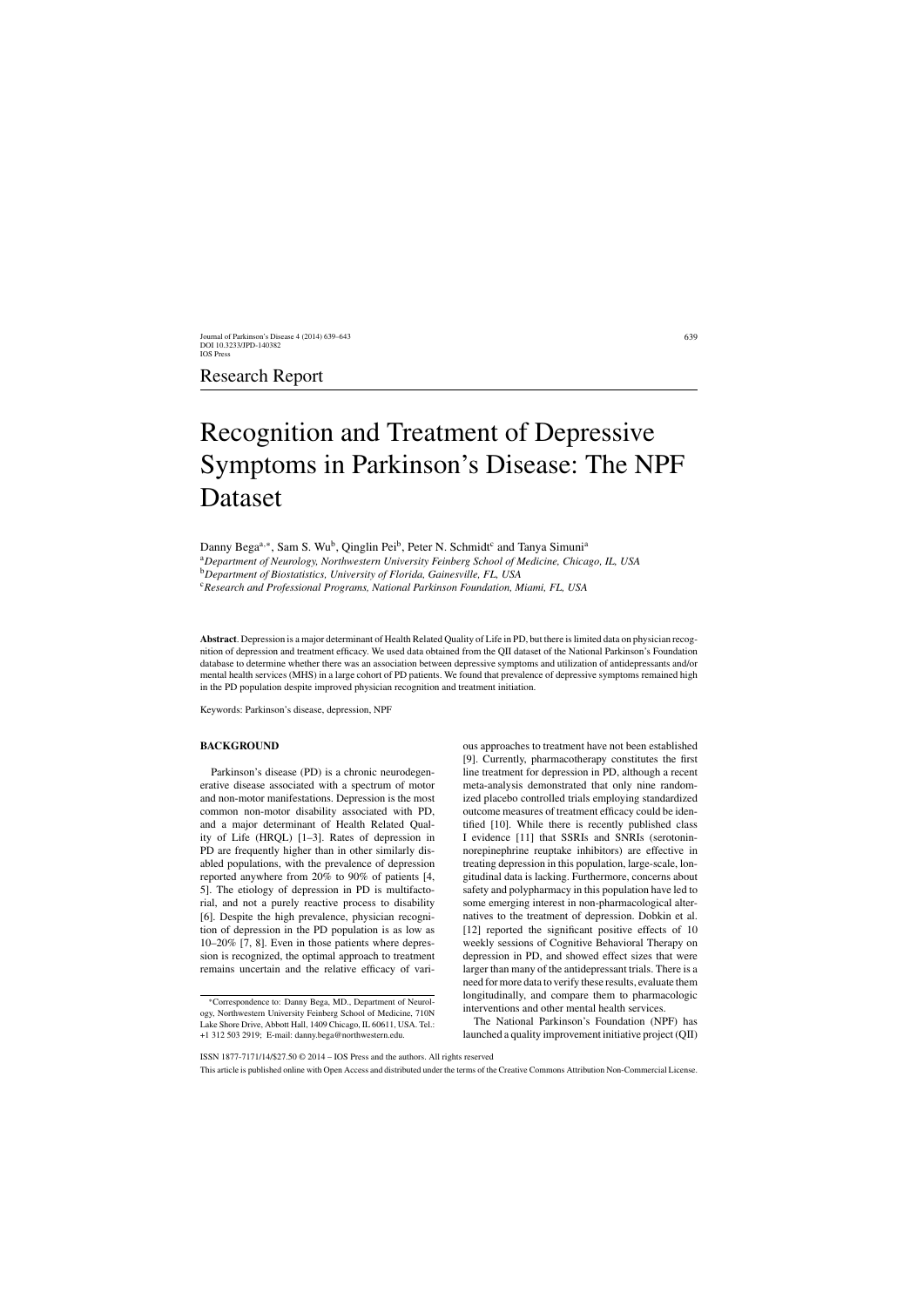to establish and validate the care practices that lead to the best clinical outcomes across 20 NPF Centers of Excellence [13, 14]. All PD patients followed at participating centers are eligible to participate. The NPF-QII database includes longitudinal data on demographics, disease severity, comorbidities, quality of life, pharmacological treatment, and allied health care and mental health care utilization, in a large cohort of patients followed in a naturalistic setting. This study aims to explore the utilization of antidepressants and mental health services (MHS) in the NPF-QII cohort, to determine whether there is an association between depressive symptoms and utilization of treatments, and to assess the impact and comparative efficacy of different treatment approaches longitudinally. In this study, MHS referred to counseling by a social worker or mental health professional. We anticipated that physicians would be more likely to refer to mental health services or initiate antidepressants in patients with more significant depressive symptoms, and that treatment would result in measurable improvement in depressive symptoms.

#### **METHODS**

Data was obtained from the NPF-QII database for which a detailed description of the design has been previously published [13, 14]. The emotional wellbeing domain of the Parkinson's Disease Questionnaire (PDQ-39e) was used as a proxy measure of depressive symptoms. PDQ-39e has been shown to correlate with other validated markers of depression such as BDI [15, 16]. It includes 6 questions (17–22) scored from 0 (least severe) to 24 (most severe). An emotional subscore  $\geq 10$  was used as a cut-off for depressive symptoms. This cutoff was chosen because a separate analysis of a subset of 412 patients from the NPF-QII database demonstrated a strong correlation between PDQe score  $\geq 10$  and BDI score in a range consistent with depression  $(r=0.66$ , unpublished data courtesy of Michael Okun et al.). Baseline demographics and clinical characteristics between those utilizing antidepressants and/or MHS and "non-users" were compared. The association between utilization and PDQ-39e was analyzed with a case-mix adjustment based on propensity scores (probabilities of utilizing service) predicted by baseline covariates. The propensity score was used as an independent variable to adjust for imbalance between the utilization group and nonuse group. Patient ID was used as a random effect in the model. The model indicates that the utilization of antidepressants and/or MHS has a positive correlation with the PDQ-39e scores  $(p < 0.0001)$ .

#### **RESULTS**

7031 patients were included in the cohort at the time of data analysis. Baseline characteristics are provided in Table 1. 23% had a PDQe subscore  $\geq$  10 (*n* = 1616), and among these patients  $33\%$  ( $n = 539$ ) were utilizing antidepressants,  $6\%$  ( $n = 104$ ) were utilizing MHS, 14% (*n* = 224) were using both, and 47% (*n* = 749) were using neither. PDQe subscore was significantly correlated with use of antidepressants and mental health services at baseline (*p*-value <0.0001). The odds of utilization of antidepressants and/or MHS at entry into the study among those with PDQe score  $\geq$  10 were 3 times (OR 2.98) that of those with score <10. The association between level of PDQe score and use of antidepressants or MHS remained significant after the adjustment of the propensity scores  $(p$ -value  $\leq 0.0001$ ), which were estimated based on baseline covariate characteristics.

The subsequent analysis focused on those patients who started new treatment with antidepressants and/or MHS during the study observation time period (from baseline study entry until visit 2 at least 12 months later). Of the 4653 patients who were not receiving any depression-focused care at study initiation ("non-users"), 2.4% were prescribed an antidepressant  $(n=111)$ , 1.0% were referred to MHS  $(n=48)$ , and 0.3% were prescribed both  $(n = 14)$ . Among those with a PDQe score  $\geq$ 10, 9.3% (*n* = 70) started a new treatment (medication, MHS, or both), compared to 2.6%  $(n=103)$  of those with a score <10. As expected, those patients with higher PDQ-39e scores were more likely to receive new services. This is summarized in Fig. 1.

In terms of the longitudinal assessment of treatment efficacy, the analysis was restricted to patients whose follow-up data was available (*n* = 2709). Among these patients only 3.9%  $(n = 105)$  were prescribed a new antidepressants or MHS. Ninety two percent of those with a new service or drug had a propensity score in the top quartile. Overall, there was no significant difference between those who received a new service or drug and those who did not, in terms of the change of PDQe score  $(p = 0.387)$  after adjustment of propensity scores. Among those with a propensity score in the top quartile, the difference in the proportion of patients who improved from PDQe  $\geq$ 10 to PDQe  $\langle$ 10 was not significant ( $p$  = 0.406), with 15.6% of new users improved compared to 12.0% of continued non-users.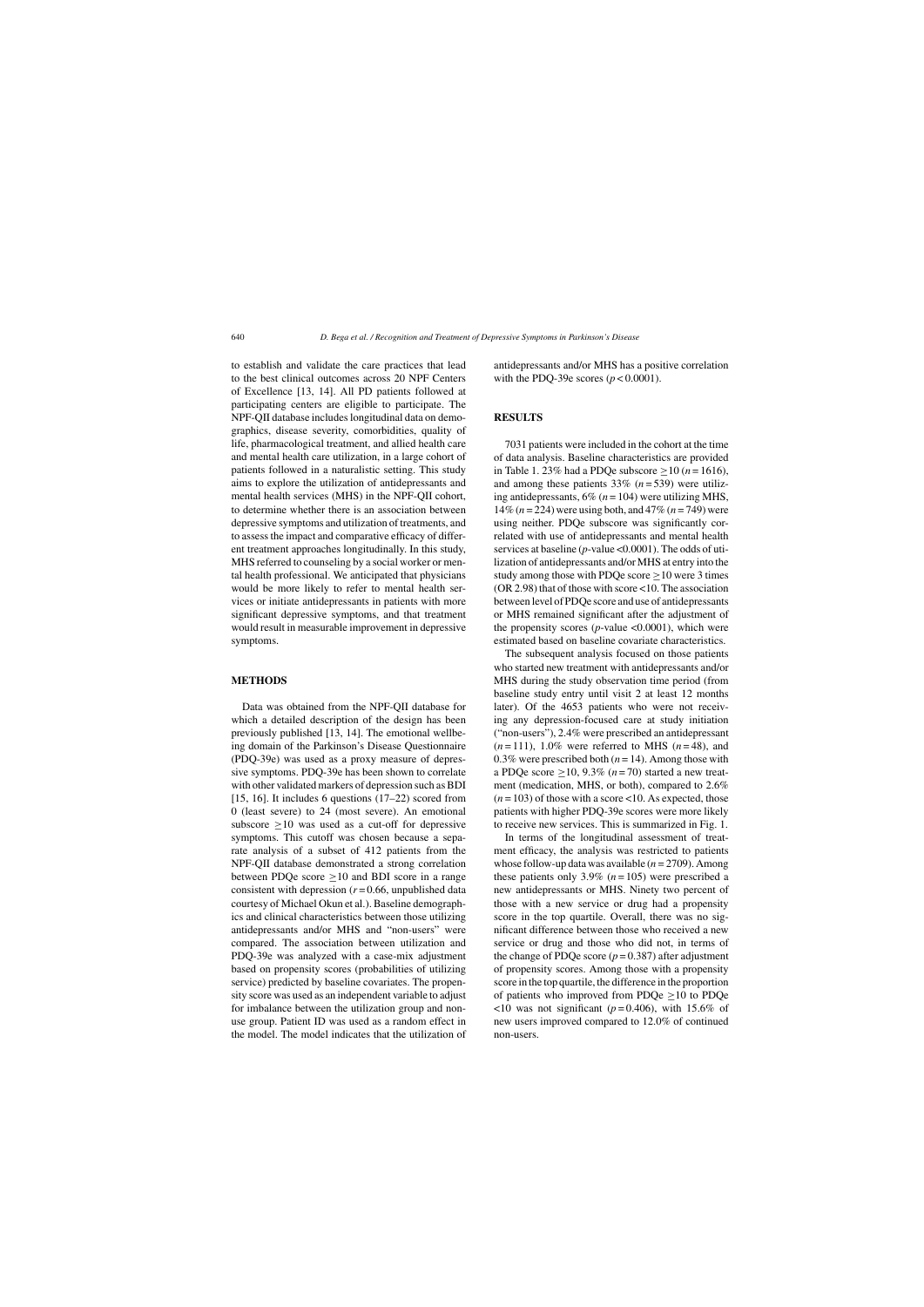| Table 1 | who used and who did not use antidepressants and/or mental health care services in QII cohort. All factors are highly associated with the | rvice with $p$ -values <0.05. From the table those who did not use service (before visit) tend to be older, more likely living at home, more likely | g shorter disease duration, less likely having motor fluctuations, more likely having HY stage 1-2, smaller number of comorbidities, shorter<br>s regi | THE hatter in cornition better in DDO30 and DDO30e and lower in MCSI |
|---------|-------------------------------------------------------------------------------------------------------------------------------------------|-----------------------------------------------------------------------------------------------------------------------------------------------------|--------------------------------------------------------------------------------------------------------------------------------------------------------|----------------------------------------------------------------------|
|---------|-------------------------------------------------------------------------------------------------------------------------------------------|-----------------------------------------------------------------------------------------------------------------------------------------------------|--------------------------------------------------------------------------------------------------------------------------------------------------------|----------------------------------------------------------------------|

|                           |                      | TUG, better in cognition, better in PDQ39 and PDQ39e, and lower in MCSI<br>Overall $(N = 7031)$ |                    | Utilization of anti-depressants and/or mental health care services |                  |                    |
|---------------------------|----------------------|-------------------------------------------------------------------------------------------------|--------------------|--------------------------------------------------------------------|------------------|--------------------|
|                           |                      |                                                                                                 | Antidepressants    | Mental health service                                              | <b>Both</b>      | Neither            |
|                           |                      |                                                                                                 | $(N=1695, 24.1\%)$ | $(N = 245, 3.5\%)$                                                 | $(N=438, 6.2\%)$ | $(N=4653, 66.2\%)$ |
| Demographic Variables     |                      |                                                                                                 |                    |                                                                    |                  |                    |
| Age of onset              |                      | $58.2 \pm 11.4$                                                                                 | $57.7 \pm 11.6$    | $55.0 \pm 11.5$                                                    | $56.1 \pm 11.4$  | $58.7 \pm 11.3$    |
| Gender                    | Male                 | 4423                                                                                            | 971 (57.3%)        | 139 (56.7%)                                                        | 244 (55.7%)      | 3069 (66.0%)       |
|                           | Female               | 2608                                                                                            | 724 (42.7%)        | $106(43.3\%)$                                                      | 194 (44.3%)      | 1584 (34.0%)       |
| Social Variables          |                      |                                                                                                 |                    |                                                                    |                  |                    |
| Living Situation          | At Home              | 6759                                                                                            | 8% 607 (94.8%)     | 235 (95.9%)                                                        | 398 (90.9%)      | 4519 (97.1%)       |
|                           | Skilled Care         | 213                                                                                             | 71 (4.2%)          | $10(4.1\%)$                                                        | 30(6.8%)         | 102(2.2%)          |
|                           | Other                | 59                                                                                              | $17(1.0\%)$        |                                                                    | 10(2.3%)         | 32(0.7%)           |
| Regular Care Partner      | ş                    | 1030                                                                                            | 219 (12.9%)        | 48 (19.6%)                                                         | 70 (16.0%)       | 693 (14.9%)        |
|                           | Spouse/Partner       | 5348                                                                                            | (270 (74.9%)       | 167 (68.2%)                                                        | 310 (70.8%)      | 3601 (77.4%)       |
|                           | Other Relative       | 383                                                                                             | 120 (7.1%)         | 17 (6.9%)                                                          | 26 (5.9%)        | 220 (4.7%)         |
|                           | Paid Caregiver       | 220                                                                                             | 72(4.2%)           | $10(4.1\%)$                                                        | $24(5.5\%)$      | 114(2.5%)          |
|                           | Other                | $50\,$                                                                                          | 14(0.8%)           | $3(1.2\%)$                                                         | $8(1.8\%)$       | 25 (0.5%)          |
| Diagnosis Variables       |                      |                                                                                                 |                    |                                                                    |                  |                    |
| Disease Duration          |                      | $8.9 \pm 6.3$                                                                                   | $10.0 \pm 6.5$     | $9.6 \pm 5.9$                                                      | $9.2 \pm 5.9$    | $8.5 \pm 6.3$      |
| Motor Fluctuations        |                      | 3648                                                                                            | 761 (44.9%)        | $106(43.3\%)$                                                      | 201 (45.9%)      | 2580 (55.4%)       |
|                           | $2 \times$           | 3383                                                                                            | 934 (55.1%)        | 139 (56.7%)                                                        | 237 (54.1%)      | 2073 (44.6%)       |
| Hoehn and Yahr Stage      | $\overline{a}$       | 746                                                                                             | 105(6.2%)          | 13 (5.3%)                                                          | $43(9.8\%)$      | 585 (12.6%)        |
|                           |                      | 3909                                                                                            | 834 (49.2%)        | 50 (61.2%)                                                         | 213 (48.6%)      | 2712 (58.3%)       |
|                           | $\sim$ $\sim$ $\sim$ | 1831                                                                                            | 560 (33.0%)        | 63 (25.7%)                                                         | 128 (29.2%)      | 1080 (23.2%)       |
|                           |                      | 545                                                                                             | 196 (11.6%)        | 19 (7.8%)                                                          | 54 (12.3%)       | 276 (5.9%)         |
| <b>Clinical Variables</b> |                      |                                                                                                 |                    |                                                                    |                  |                    |
| Number of comorbidities   |                      | $1.8 \pm 1.4$                                                                                   | $2.0 \pm 1.4$      | $1.9 \pm 1.5$                                                      | $2.1 \pm 1.4$    | $1.7 \pm 1.3$      |
| Standardized TUG          |                      | $-0.1 \pm 1.0$                                                                                  | $0.1 \pm 1.0$      | $0.0 + 1.0$                                                        | $0.0 + 1.0$      | $-0.1 \pm 0.9$     |
| Immediate Word Recall     |                      | $4.3 \pm 1.0$                                                                                   | $4.2 \pm 1.0$      | $4.3 \pm 1.0$                                                      | $4.3 \pm 1.0$    | $4.4 \pm 0.9$      |
| Delayed Word Recall       |                      | $3.0 \pm 1.4$                                                                                   | $2.9 \pm 1.4$      | $3.0 \pm 1.3$                                                      | $3.1 \pm 1.4$    | $3.0 \pm 1.4$      |
| Verbal Fluencey           |                      | $18.1 \pm 6.6$                                                                                  | $17.3 \pm 6.6$     | $18.4 \pm 6.8$                                                     | $17.9 \pm 6.7$   | $18.3 \pm 6.5$     |
| Moca Estimate<br>$PDQ-39$ |                      | $24.4 + 3.6$                                                                                    | $24.0 \pm 3.7$     | $24.5 \pm 3.5$                                                     | $24.4 \pm 3.8$   | $24.5 \pm 3.5$     |
| PDQ-39e Category          | $rac{1}{\sqrt{2}}$   | 5415                                                                                            | 1156 (68.2%)       | 141 (57.6%)                                                        | 214 (48.9%)      | 3904 (83.9%)       |
|                           | $\frac{1}{2}$        | 1616                                                                                            | 539 (31.8%)        | $104(42.4\%)$                                                      | 224 (51.1%)      | 749 (16.1%)        |
| PDQ39 Emotion             | $\overline{AB}$      | $6.1 \pm 4.9$                                                                                   | $7.5 \pm 4.9$      | $8.9 \pm 4.9$                                                      | $9.9 \pm 5.4$    | $5.1 \pm 4.4$      |
|                           | PDQ39e<10            | $4.0 \pm 2.8$                                                                                   | $4.8 \pm 2.7$      | $5.4 \pm 2.5$                                                      | $5.5 \pm 2.7$    | $3.6 \pm 2.7$      |
|                           | PDQ39e $\geq$ 10     | $13.3 \pm 3.1$                                                                                  | $13.4 \pm 3.1$     | $13.6 \pm 3.0$                                                     | $14.1 \pm 3.6$   | $13.0 \pm 3.0$     |
| PDQ39 Summary Score (%)   | $\overline{A}$       | $25.3 \pm 16.0$                                                                                 | $30.3 \pm 16.4$    | $31.5 \pm 15.5$                                                    | $33.0 \pm 17.0$  | $22.4 \pm 14.9$    |
|                           | PDQ39e<10            | $19.7 \pm 11.8$                                                                                 | $23.3 \pm 12.3$    | $23.3 \pm 11.7$                                                    | $22.7 \pm 11.9$  | $18.4 \pm 11.4$    |
|                           | PDQ39e $\geq$ 10     | $43.7 \pm 13.9$                                                                                 | $45.4 \pm 13.6$    | $42.8 \pm 12.7$                                                    | $42.9 \pm 15.3$  | $42.9 \pm 13.8$    |
| <b>MCSI</b>               |                      |                                                                                                 |                    |                                                                    |                  |                    |
| MCSI Index $(\%)$         |                      | $19.1 \pm 12.7$                                                                                 | $21.6 \pm 13.9$    | $22.3 \pm 13.8$                                                    | $24.0 \pm 14.7$  | $17.6 \pm 11.6$    |

*D. Bega et al. / Recognition and Treatment of Depressive Symptoms in Parkinson's Disease* 641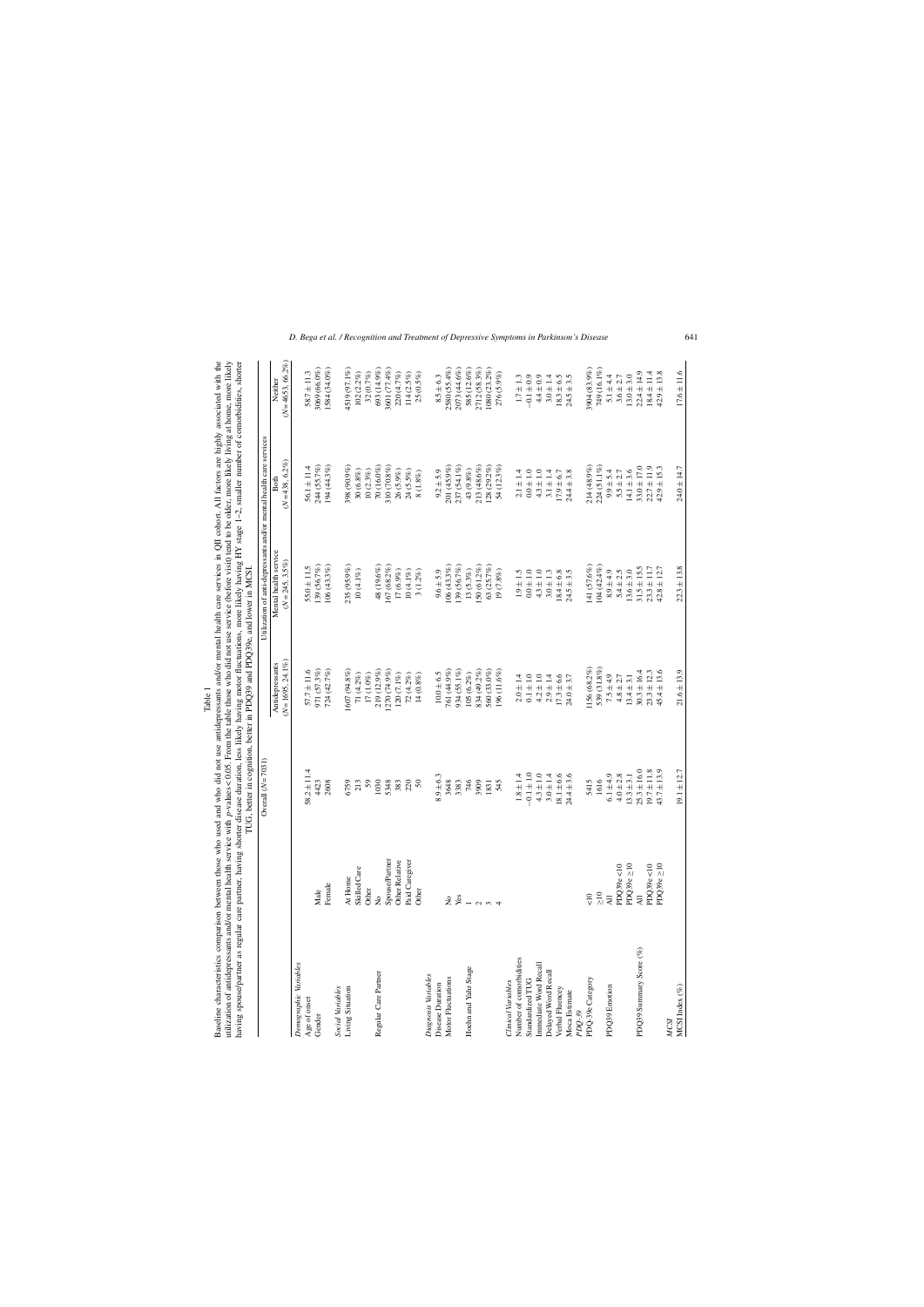

Fig. 1. Percentage of patients prescribed a new service among those not receiving depression-focused care at study initiation. Among 4653 patients, 2.4% were prescribed an antidepressant (*n* = 111), 1.0% were referred to MHS  $(n=48)$ , and 0.3% were prescribed both  $(n=14)$ . Those with higher PDQ-39e scores (i.e. scores  $\geq 10$ ) were more likely to be started on antidepressants, referred to mental health services, or both.

### **DISCUSSION**

Our study confirms the high prevalence of depressive symptoms (23% of 7031 patients) in a large cohort of PD patients. While the NPF-QII dataset does not include a validated depression screening scale, PDQ-39e can be used as a proxy measure of depressive symptoms, as it has been shown to correlate with other validated markers of depression such as BDI [15, 16]. Furthermore, the prevalence of depressive symptoms in our cohort is consistent with prior studies in this population, further validating the use of PDQe as a surrogate measure of depressive symptoms.

In a previous analysis of baseline data from this cohort, antidepressant use and referral to counseling were among several factors found to be associated with worse HRQL [13]. Our current study demonstrates higher rates of physician recognition of depressive symptoms in this population than was previously reported, as reflected by the fact that 54% of patients with PDQe  $>10$  were utilizing antidepressants, MHS, or both, at study entry. While this finding is reassuring, it cannot be generalized to the PD population at large because this cohort is obtained from NPF Centers of Excellence (COE) where awareness of PD related depression is expected to be higher. In addition, even at COEs, 46% of patients who scored in the "depressed" range were untreated.

The fact that a substantial proportion of "users" of MHS or antidepressants entered this study with PDQe scores  $\geq$ 10 deserves further discussion because it can yield two possible conclusions: 1) Physicians

are better at recognizing depressive symptoms and initiating treatment when the symptoms are more severe and therefore more apparent; 2) Depressive symptoms remains prevalent in this population despite treatment, calling into question the treatment efficacy. The first conclusion is problematic because 46% of those with PDQe score  $\geq 10$  (i.e. more severe depressive symptoms) were not receiving treatment at baseline. Whether this can be blamed on poor recognition by physicians, personal preferences, or other factors unaccounted for cannot be easily determined by this retrospective study. Furthermore, a limitation of this dataset is that it does not contain information regarding medication compliance or patient preferences with regard to antidepressant use. The second conclusion is difficult to assess without factoring in duration of treatment or baseline severity of depressive symptoms, although we did attempt to use our longitudinal data to investigate this. A significantly higher percentage of those with greater severity of depressive symptoms were started on antidepressants and/or MHS during the study (9.3% compared to 2.6% of those with score <10), confirming that physicians do recognize some depressive symptoms in this population. Importantly, this still leaves 90.7% of "non-users" with scores  $\geq$ 10 who were not initiated on an antidepressant or referred to MHS. Among those who were recognized and started on treatment, those with a highest propensity for services were most likely to receive them. This suggests that physicians recognize depressive symptoms in patients who are more likely to utilize treatment. The efficacy of the treatments will have to be addressed in the prospective analysis once the longitudinal data on a larger cohort of the subjects who were newly started on treatment becomes available.

#### **CONCLUSIONS**

The NPF-QII cohort is the largest cohort of PD patients reported to date, and provides data collected in a naturalistic rather than experimental setting which better reflects real practice. Analysis of this dataset demonstrates that prevalence of depressive symptoms remains high in the PD population despite improved physician recognition and treatment initiation. Further longitudinal data will be necessary to determine the impact of antidepressant use and MHS on depression, to compare the relative efficacy of treatments in this population, and to determine whether a synergistic effect of medication and MHS may be present. In the interim, physicians should be vigilant about systematic